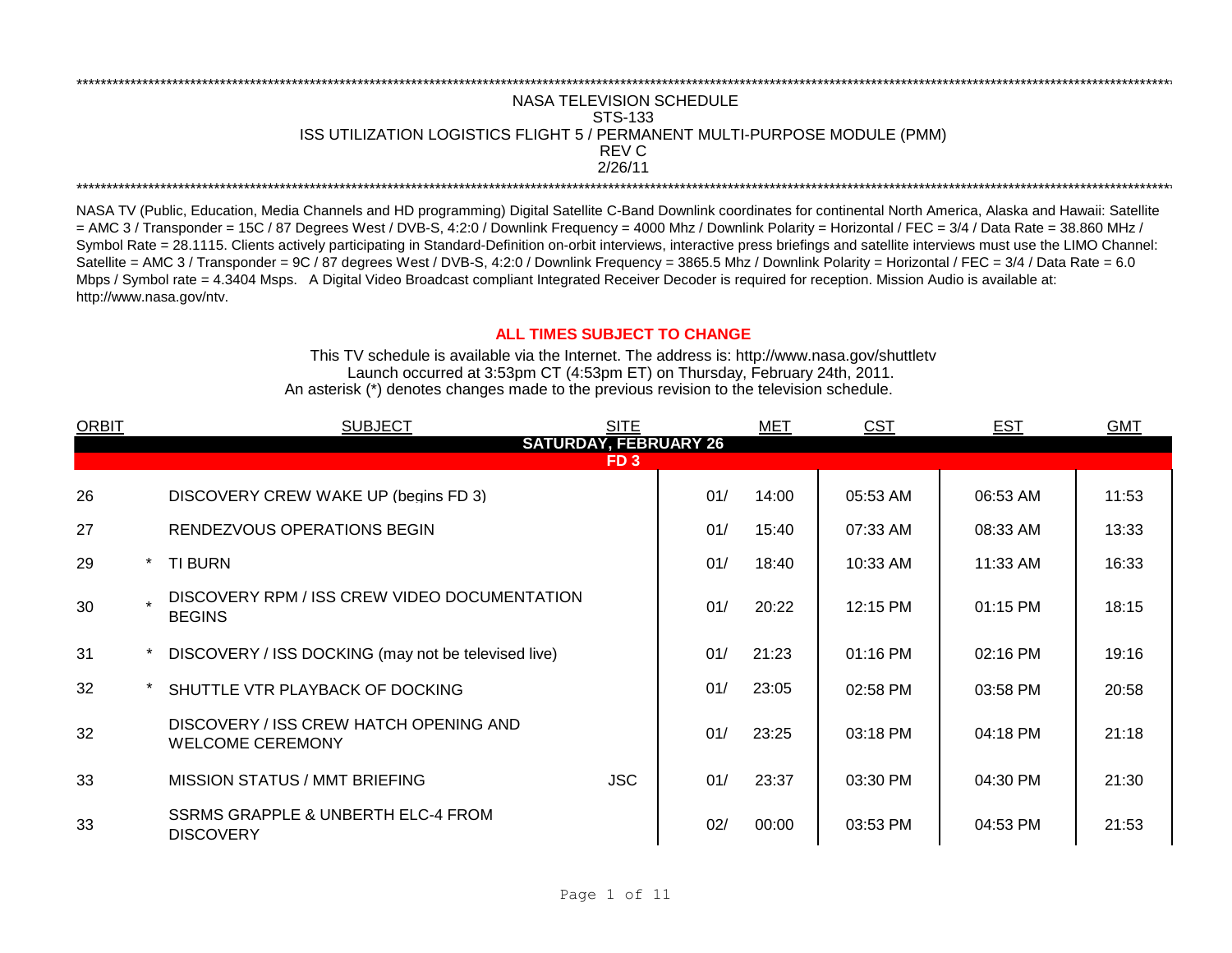| <b>ORBIT</b>                                     | <b>SUBJECT</b>                                                               | <b>SITE</b>   |     | <b>MET</b> | <b>CST</b> | <b>EST</b> | <b>GMT</b> |  |  |  |
|--------------------------------------------------|------------------------------------------------------------------------------|---------------|-----|------------|------------|------------|------------|--|--|--|
| 34                                               | SSRMS HANDOFF ELC-4 TO SRMS                                                  |               | 02/ | 01:00      | 04:53 PM   | 05:53 PM   | 22:53      |  |  |  |
| 34                                               | <b>SSRMS BASE CHANGE</b>                                                     |               | 02/ | 01:45      | 05:38 PM   | 06:38 PM   | 23:38      |  |  |  |
| 34                                               | SRMS HANDOFF ELC-4 TO SSRMS                                                  |               | 02/ | 02:15      | 06:08 PM   | 07:08 PM   | 00:08      |  |  |  |
| 35                                               | SSRMS INSTALLS ELC-4 ON S3 TRUSS                                             |               | 02/ | 02:55      | 06:48 PM   | 07:48 PM   | 00:48      |  |  |  |
| 36                                               | <b>ISS CREW SLEEP BEGINS</b>                                                 |               | 02/ | 05:30      | 09:23 PM   | 10:23 PM   | 03:23      |  |  |  |
| 37                                               | <b>DISCOVERY CREW SLEEP BEGINS</b>                                           |               | 02/ | 06:00      | 09:53 PM   | 10:53 PM   | 03:53      |  |  |  |
| 37                                               | FLIGHT DAY 3 HIGHLIGHTS (replayed on the hour during<br>crew sleep)          | <b>JSC</b>    | 02/ | 06:07      | 10:00 PM   | 11:00 PM   | 04:00      |  |  |  |
| <b>SUNDAY, FEBRUARY 27</b><br><b>FD 3 / FD 4</b> |                                                                              |               |     |            |            |            |            |  |  |  |
| 40                                               | <b>ISS FLIGHT DIRECTOR UPDATE</b>                                            | <b>JSC</b>    | 02/ | 11:47      | 03:40 AM   | 04:40 AM   | 09:40      |  |  |  |
| 41                                               | ISS FLIGHT DIRECTOR UPDATE REPLAY                                            | <b>JSC</b>    | 02/ | 12:52      | 04:45 AM   | 05:45 AM   | 10:45      |  |  |  |
| 42                                               | DISCOVERY / ISS CREW WAKE UP (begins FD 4)                                   |               | 02/ | 14:00      | 05:53 AM   | 06:53 AM   | 11:53      |  |  |  |
| 44                                               | <b>SSRMS GRAPPLES OBSS</b>                                                   |               | 02/ | 17:00      | 08:53 AM   | 09:53 AM   | 14:53      |  |  |  |
| 44                                               | DISCOVERY / ISS TRANSFERS BEGIN                                              |               | 02/ | 17:00      | 08:53 AM   | 09:53 AM   | 14:53      |  |  |  |
| 45                                               | SSRMS HANDOFF OF OBSS TO SRMS                                                |               | 02/ | 18:05      | 09:58 AM   | 10:58 AM   | 15:58      |  |  |  |
| 45                                               | <b>MISSION STATUS BRIEFING</b>                                               | <b>JSC</b>    | 02/ | 19:37      | 11:30 AM   | 12:30 PM   | 17:30      |  |  |  |
| 47                                               | THE WEATHER CHANNEL / WBZ RADIO / WSB-TV /<br><b>WTVT-TV LIVE INTERVIEWS</b> | <b>ISS Ku</b> | 02/ | 21:50      | 01:43 PM   | 02:43 PM   | 19:43      |  |  |  |
| 48                                               | <b>MMT BRIEFING</b>                                                          | <b>JSC</b>    | 02/ | 23:07      | 03:00 PM   | 04:00 PM   | 21:00      |  |  |  |
| 49                                               | EVA # 1 PROCEDURE REVIEW                                                     |               | 03/ | 01:20      | 05:13 PM   | 06:13 PM   | 23:13      |  |  |  |
| 51                                               | EVA #1 CAMPOUT BEGINS (Bowen and Drew)                                       |               | 03/ | 03:55      | 07:48 PM   | 08:48 PM   | 01:48      |  |  |  |
| 52                                               | <b>ISS CREW SLEEP BEGINS</b>                                                 |               | 03/ | 05:00      | 08:53 PM   | 09:53 PM   | 02:53      |  |  |  |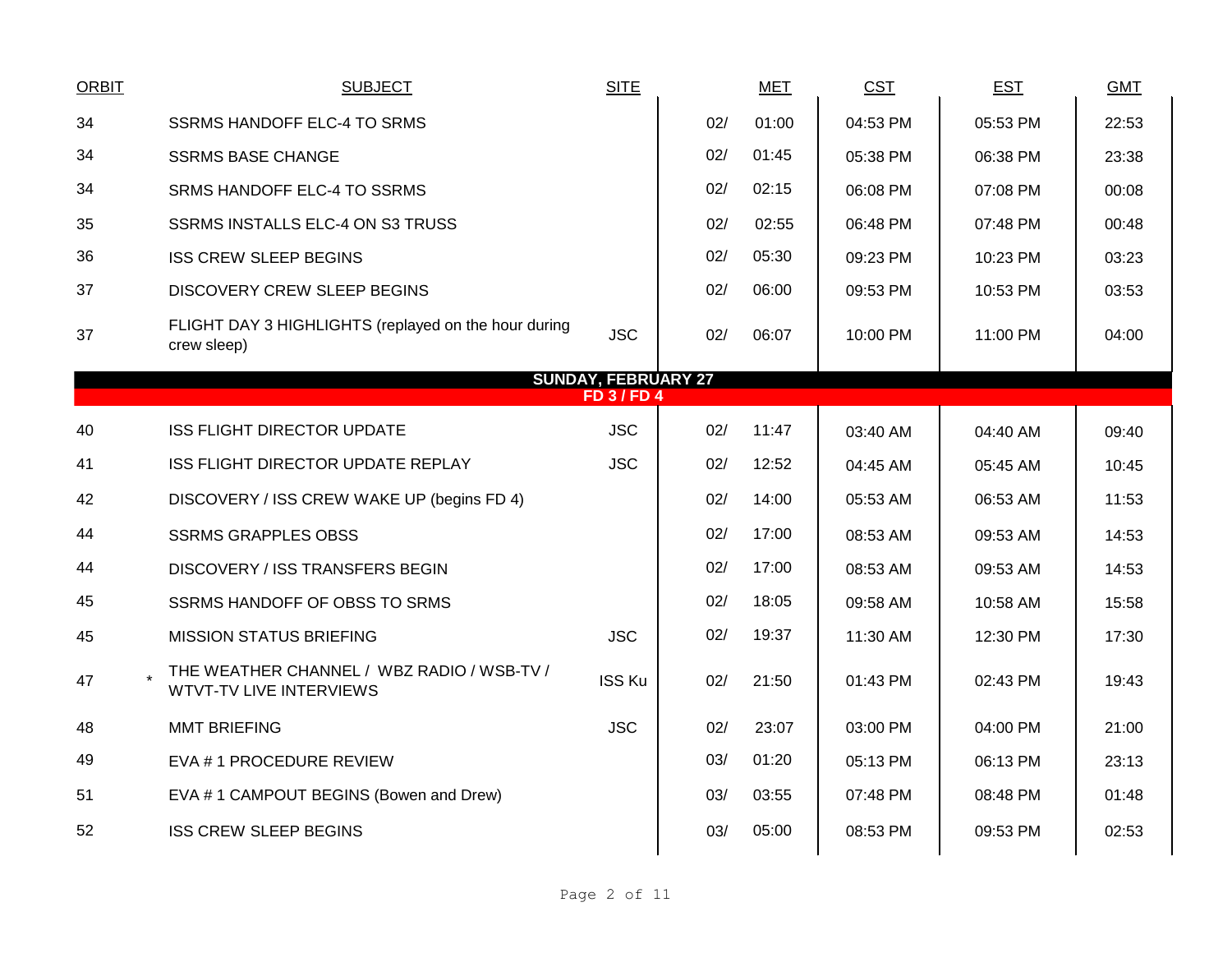| <b>ORBIT</b> | <b>SUBJECT</b>                                                      | <b>SITE</b> |     | <b>MET</b> | <b>CST</b> | <b>EST</b> | <b>GMT</b> |  |  |  |  |  |
|--------------|---------------------------------------------------------------------|-------------|-----|------------|------------|------------|------------|--|--|--|--|--|
| 52           | <b>DISCOVERY CREW SLEEP BEGINS</b>                                  |             | 03/ | 05:30      | 09:23 PM   | 10:23 PM   | 03:23      |  |  |  |  |  |
| 53           | FLIGHT DAY 4 HIGHLIGHTS (replayed on the hour during<br>crew sleep) | <b>JSC</b>  | 03/ | 06:07      | 10:00 PM   | 11:00 PM   | 04:00      |  |  |  |  |  |
|              | <b>MONDAY, FEBRUARY 28</b><br><b>FD 4 / FD 5</b>                    |             |     |            |            |            |            |  |  |  |  |  |
| 55           | <b>ISS FLIGHT DIRECTOR UPDATE</b>                                   | <b>JSC</b>  | 03/ | 11:07      | 03:00 AM   | 04:00 AM   | 09:00      |  |  |  |  |  |
| 57           | ISS FLIGHT DIRECTOR UPDATE REPLAY                                   | <b>JSC</b>  | 03/ | 12:52      | 04:45 AM   | 05:45 AM   | 10:45      |  |  |  |  |  |
| 57           | DISCOVERY / ISS CREW WAKE UP (begins FD 5)                          |             | 03/ | 13:30      | 05:23 AM   | 06:23 AM   | 11:23      |  |  |  |  |  |
| 58           | EVA #1 PREPARATIONS RESUME                                          |             | 03/ | 14:10      | 06:03 AM   | 07:03 AM   | 12:03      |  |  |  |  |  |
| 61           | EVA #1 BEGINS (Bowen and Drew)                                      |             | 03/ | 18:25      | 10:18 AM   | 11:18 AM   | 16:18      |  |  |  |  |  |
| 61           | J612 CABLE INSTALLATION ON NODE 1                                   |             | 03/ | 18:55      | 10:48 AM   | 11:48 AM   | 16:48      |  |  |  |  |  |
| 62           | FAILED PUMP MODULE TRANSFER FROM MBS POA TO<br>ESP-2                |             | 03/ | 20:20      | 12:13 PM   | 01:13 PM   | 18:13      |  |  |  |  |  |
| 63           | CP 3 CAMERA WEDGE INSTALLATION                                      |             | 03/ | 22:25      | 02:18 PM   | 03:18 PM   | 20:18      |  |  |  |  |  |
| 64           | STARBOARD CETA RAIL BOARD INSTALLATION                              |             | 03/ | 23:25      | 03:18 PM   | 04:18 PM   | 21:18      |  |  |  |  |  |
| 65           | JAXA "MESSAGE IN A BOTTLE" SPACE SAMPLE<br><b>CAPTURE</b>           |             | 04/ | 00:10      | 04:03 PM   | 05:03 PM   | 22:03      |  |  |  |  |  |
| 65           | EVA #1 ENDS                                                         |             | 04/ | 00:55      | 04:48 PM   | 05:48 PM   | 22:48      |  |  |  |  |  |
| 65           | <b>MISSION STATUS BRIEFING</b>                                      | <b>JSC</b>  | 04/ | 03:07      | 07:00 PM   | 08:00 PM   | 01:00      |  |  |  |  |  |
| 66           | <b>VIDEO FILE</b>                                                   | HQ          | 04/ | 04:07      | 08:00 PM   | 09:00 PM   | 02:00      |  |  |  |  |  |
| 67           | <b>ISS CREW SLEEP BEGINS</b>                                        |             | 04/ | 04:30      | 08:23 PM   | 09:23 PM   | 02:23      |  |  |  |  |  |
| 68           | DISCOVERY CREW SLEEP BEGINS                                         |             | 04/ | 05:00      | 08:53 PM   | 09:53 PM   | 02:53      |  |  |  |  |  |
| 68           | FLIGHT DAY 5 HIGHLIGHTS (replayed on the hour during<br>crew sleep) | <b>JSC</b>  | 04/ | 05:07      | 09:00 PM   | 10:00 PM   | 03:00      |  |  |  |  |  |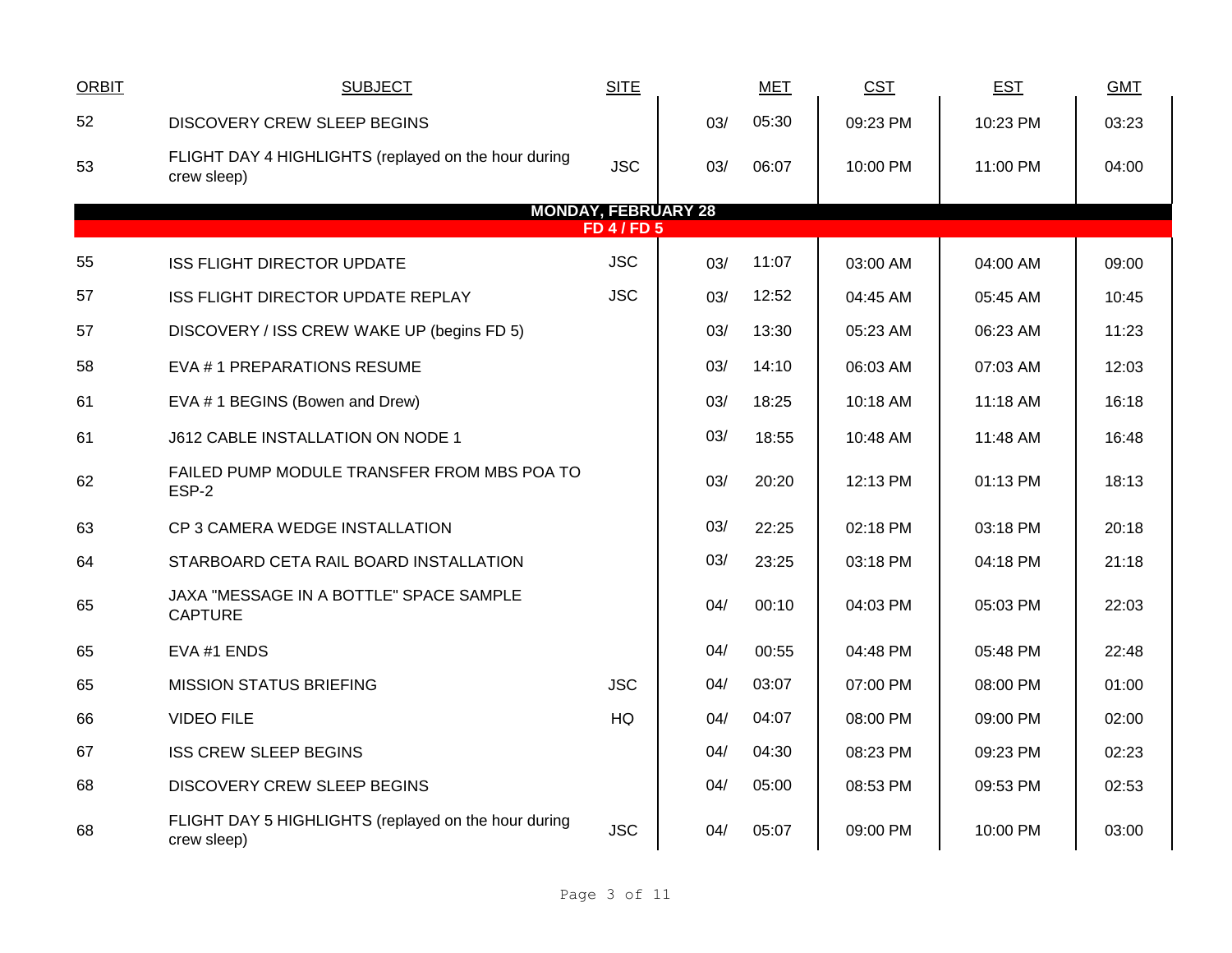| <b>ORBIT</b> | <b>SUBJECT</b>                                                      | <b>SITE</b>                                     |     | <b>MET</b> | <b>CST</b> | <b>EST</b> | <b>GMT</b> |
|--------------|---------------------------------------------------------------------|-------------------------------------------------|-----|------------|------------|------------|------------|
|              |                                                                     | <b>TUESDAY, MARCH 1</b>                         |     |            |            |            |            |
|              |                                                                     | <b>FD 5 / FD 6</b>                              |     |            |            |            |            |
| 71           | <b>ISS FLIGHT DIRECTOR UPDATE</b>                                   | <b>JSC</b>                                      | 04/ | 10:47      | 02:40 AM   | 03:40 AM   | 08:40      |
| 72           | ISS FLIGHT DIRECTOR UPDATE REPLAY                                   | <b>JSC</b>                                      | 04/ | 11:52      | 03:45 AM   | 04:45 AM   | 09:45      |
| 73           | DISCOVERY / ISS CREW WAKE UP (begins FD 6)                          |                                                 | 04/ | 13:00      | 04:53 AM   | 05:53 AM   | 10:53      |
| 74           | <b>SSRMS GRAPPLE OF PMM</b>                                         |                                                 | 04/ | 15:15      | 07:08 AM   | 08:08 AM   | 13:08      |
| 75           | PMM UNBERTH                                                         |                                                 | 04/ | 15:50      | 07:43 AM   | 08:43 AM   | 13:43      |
| 75           | PMM INSTALLATION BEGINS ON UNITY NADIR PORT                         |                                                 | 04/ | 16:55      | 08:48 AM   | 09:48 AM   | 14:48      |
| 76           | PMM INSTALLATION COMPLETE                                           |                                                 | 04/ | 17:45      | 09:38 AM   | 10:38 AM   | 15:38      |
| 76           | <b>MISSION STATUS BRIEFING</b>                                      | <b>JSC</b>                                      | 04/ | 18:37      | 10:30 AM   | 11:30 AM   | 16:30      |
| 77           | <b>VIDEO FILE</b>                                                   | HQ                                              | 04/ | 19:37      | 11:30 AM   | 12:30 PM   | 17:30      |
| 78           | OBSS FOCUSED INSPECTION OF DISCOVERY'S TPS (If<br>required)         |                                                 | 04/ | 20:15      | 12:08 PM   | 01:08 PM   | 18:08      |
| 80           | KING-TV / KTRK-TV / KOMO-TV LIVE INTERVIEWS                         | <b>ISS Ku</b>                                   | 04/ | 23:25      | 03:18 PM   | 04:18 PM   | 21:18      |
| 80           | EVA # 2 PROCEDURE REVIEW                                            |                                                 | 05/ | 00:25      | 04:18 PM   | 05:18 PM   | 22:18      |
| 82           | EVA # 2 CAMPOUT BEGINS (Bowen and Drew)                             |                                                 | 05/ | 02:55      | 06:48 PM   | 07:48 PM   | 00:48      |
| 83           | <b>ISS CREW SLEEP BEGINS</b>                                        |                                                 | 05/ | 04:00      | 07:53 PM   | 08:53 PM   | 01:53      |
| 83           | <b>DISCOVERY CREW SLEEP BEGINS</b>                                  |                                                 | 05/ | 04:30      | 08:23 PM   | 09:23 PM   | 02:23      |
| 83           | FLIGHT DAY 6 HIGHLIGHTS (replayed on the hour during<br>crew sleep) | <b>JSC</b>                                      | 05/ | 05:07      | 09:00 PM   | 10:00 PM   | 03:00      |
|              |                                                                     | <b>WEDNESDAY, MARCH 2</b><br><b>FD 6 / FD 7</b> |     |            |            |            |            |
| 87           | <b>ISS FLIGHT DIRECTOR UPDATE</b>                                   | <b>JSC</b>                                      | 05/ | 10:47      | 02:40 AM   | 03:40 AM   | 08:40      |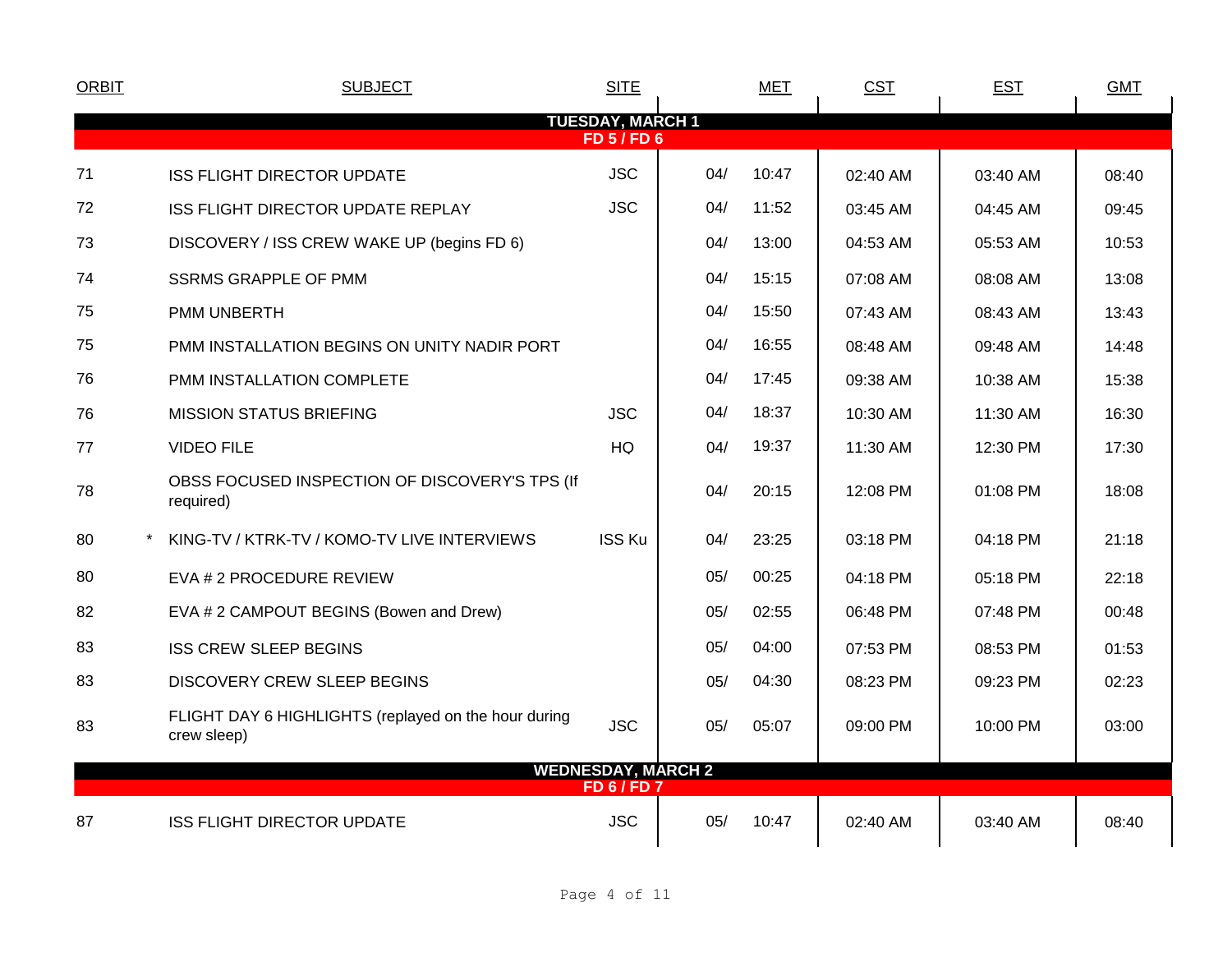| <b>ORBIT</b> | <b>SUBJECT</b>                                                      | SITE<br>JSC                             |     | MET   | <b>CST</b> | <b>EST</b> | <b>GMT</b> |
|--------------|---------------------------------------------------------------------|-----------------------------------------|-----|-------|------------|------------|------------|
| 88           | ISS FLIGHT DIRECTOR UPDATE REPLAY                                   |                                         | 05/ | 11:52 | 03:45 AM   | 04:45 AM   | 09:45      |
| 88           | DISCOVERY / ISS CREW WAKE UP (begins FD 7)                          |                                         | 05/ | 12:30 | 04:23 AM   | 05:23 AM   | 10:23      |
| 89           | EVA # 2 PREPARATIONS RESUME                                         |                                         | 05/ | 13:10 | 05:03 AM   | 06:03 AM   | 11:03      |
| 90           | PMM VESTIBULE PREPARATION FOR INGRESS                               |                                         | 05/ | 14:55 | 06:48 AM   | 07:48 AM   | 12:48      |
| 91           | EVA # 2 BEGINS (Bowen and Drew)                                     |                                         | 05/ | 17:25 | 09:18 AM   | 10:18 AM   | 15:18      |
| 92           | LWAPA RETRIEVAL AND REPLACEMENT                                     |                                         | 05/ | 18:55 | 10:48 AM   | 11:48 AM   | 16:48      |
| 92           | ELC-4 THERMAL INSULATION REMOVAL                                    |                                         | 05/ | 18:55 | 10:48 AM   | 11:48 AM   | 16:48      |
| 93           | P3 CETA LIGHT INSTALLATION                                          |                                         | 05/ | 19:45 | 11:38 AM   | 12:38 PM   | 17:38      |
| 93           | DEXTRE CAMERA LIGHT PAN AND TILT ASSEMBLY<br><b>INSTALLATION</b>    |                                         | 05/ | 19:55 | 11:48 AM   | 12:48 PM   | 17:48      |
| 93           | <b>PMM INGRESS</b>                                                  |                                         | 05/ | 20:00 | 11:53 AM   | 12:53 PM   | 17:53      |
| 94           | P1 RADIATOR TROUBLESHOOTING                                         |                                         | 05/ | 21:05 | 12:58 PM   | 01:58 PM   | 18:58      |
| 95           | TRANQUILITY THERMAL INSULATION REMOVAL                              |                                         | 05/ | 22:15 | 02:08 PM   | 03:08 PM   | 20:08      |
| 95           | DEXTRE CAMERA COVER INSTALLATION                                    |                                         | 05/ | 22:50 | 02:43 PM   | 03:43 PM   | 20:43      |
| 96           | EVA# 2 ENDS                                                         |                                         | 05/ | 23:55 | 03:48 PM   | 04:48 PM   | 21:48      |
| 97           | <b>MISSION STATUS BRIEFING</b>                                      | <b>JSC</b>                              | 06/ | 02:07 | 06:00 PM   | 07:00 PM   | 00:00      |
| 98           | <b>VIDEO FILE</b>                                                   | <b>HQ</b>                               | 06/ | 03:07 | 07:00 PM   | 08:00 PM   | 01:00      |
| 98           | <b>ISS CREW SLEEP BEGINS</b>                                        |                                         | 06/ | 03:30 | 07:23 PM   | 08:23 PM   | 01:23      |
| 98           | <b>DISCOVERY CREW SLEEP BEGINS</b>                                  |                                         | 06/ | 04:00 | 07:53 PM   | 08:53 PM   | 01:53      |
| 99           | FLIGHT DAY 7 HIGHLIGHTS (replayed on the hour during<br>crew sleep) | <b>JSC</b>                              | 06/ | 04:07 | 08:00 PM   | 09:00 PM   | 02:00      |
|              |                                                                     | <b>THURSDAY, MARCH 3</b><br>FD 7 / FD 8 |     |       |            |            |            |
|              |                                                                     |                                         |     |       |            |            |            |
| 102          | <b>ISS FLIGHT DIRECTOR UPDATE</b>                                   | <b>JSC</b>                              | 06/ | 09:52 | 01:45 AM   | 02:45 AM   | 07:45      |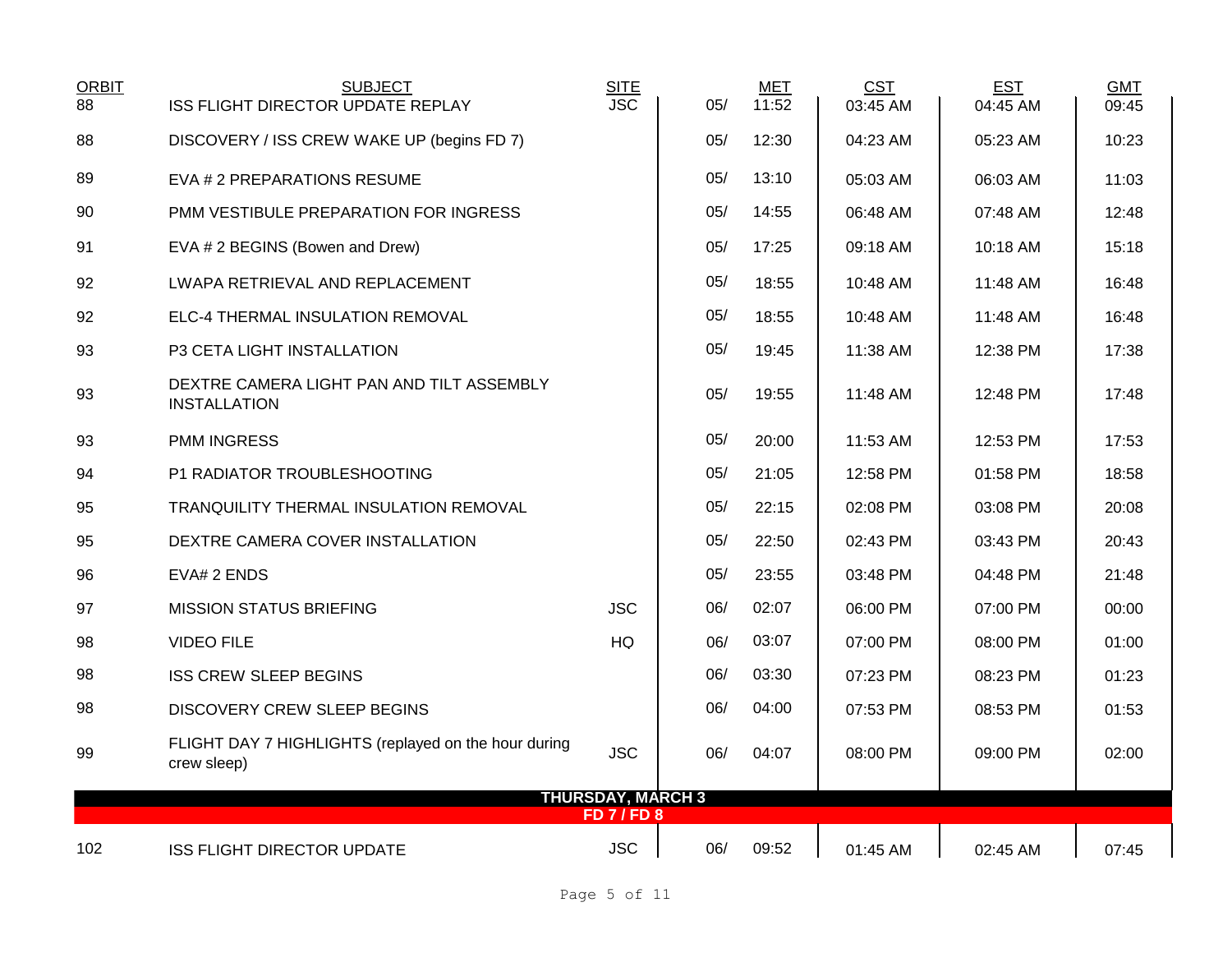| <b>ORBIT</b> | <b>SUBJECT</b>                                                      | <b>SITE</b>                                  |     | <b>MET</b> | <b>CST</b> | <b>EST</b> | <b>GMT</b> |
|--------------|---------------------------------------------------------------------|----------------------------------------------|-----|------------|------------|------------|------------|
| 103          | ISS FLIGHT DIRECTOR UPDATE REPLAY                                   | <b>JSC</b>                                   | 06/ | 10:52      | 02:45 AM   | 03:45 AM   | 08:45      |
| 104          | DISCOVERY / ISS CREW WAKE UP (begins FD 8)                          |                                              | 06/ | 12:00      | 03:53 AM   | 04:53 AM   | 09:53      |
| 106          | CNN / WTTG-TV / WTSP-TV / WBZ-TV<br><b>LIVE INTERVIEWS</b>          | <b>ISS Ku</b>                                | 06/ | 15:20      | 07:13 AM   | 08:13 AM   | 13:13      |
| 106          | DISCOVERY / ISS TRANSFERS RESUME                                    |                                              | 06/ | 15:45      | 07:38 AM   | 08:38 AM   | 13:38      |
| 107          | MSNBC / WXIA-TV / FOX NEWS RADIO<br><b>LIVE INTERVIEWS</b>          | <b>ISS Ku</b>                                | 06/ | 17:40      | 09:33 AM   | 10:33 AM   | 15:33      |
| 108          | <b>VIDEO FILE</b>                                                   | <b>HQ</b>                                    | 06/ | 19:07      | 11:00 AM   | 12:00 PM   | 17:00      |
| 109          | DISCOVERY CREW OFF DUTY PERIOD                                      |                                              | 06/ | 19:40      | 11:33 AM   | 12:33 PM   | 17:33      |
| 112          | <b>MISSION STATUS BRIEFING</b>                                      | <b>JSC</b>                                   | 07/ | 01:07      | 05:00 PM   | 06:00 PM   | 23:00      |
| 114          | <b>ISS CREW SLEEP BEGINS</b>                                        |                                              | 07/ | 03:00      | 06:53 PM   | 07:53 PM   | 00:53      |
| 114          | DISCOVERY CREW SLEEP BEGINS                                         |                                              | 07/ | 03:30      | 07:23 PM   | 08:23 PM   | 01:23      |
| 114          | FLIGHT DAY 8 HIGHLIGHTS (replayed on the hour during<br>crew sleep) | <b>JSC</b>                                   | 07/ | 04:07      | 08:00 PM   | 09:00 PM   | 02:00      |
|              |                                                                     | <b>FRIDAY, MARCH 4</b><br><b>FD 8 / FD 9</b> |     |            |            |            |            |
| 117          | <b>ISS FLIGHT DIRECTOR UPDATE</b>                                   | <b>JSC</b>                                   | 07/ | 08:52      | 12:45 AM   | 01:45 AM   | 06:45      |
| 119          | ISS FLIGHT DIRECTOR UPDATE REPLAY                                   | <b>JSC</b>                                   | 07/ | 10:52      | 02:45 AM   | 03:45 AM   | 08:45      |
| 119          | DISCOVERY / ISS CREW WAKE UP (begins FD 9)                          |                                              | 07/ | 11:30      | 03:23 AM   | 04:23 AM   | 09:23      |
| 121          | U.S. PAO EDUCATIONAL EVENT                                          | <b>ISS Ku</b>                                | 07/ | 14:25      | 06:18 AM   | 07:18 AM   | 12:18      |
| 123          | JOINT CREW NEWS CONFERENCE                                          | <b>ISS Ku</b>                                | 07/ | 17:30      | 09:23 AM   | 10:23 AM   | 15:23      |
| 124          | INTERPRETED REPLAY OF JOINT CREW NEWS<br><b>CONFERENCE</b>          | <b>JSC</b>                                   | 07/ | 18:37      | 10:30 AM   | 11:30 AM   | 16:30      |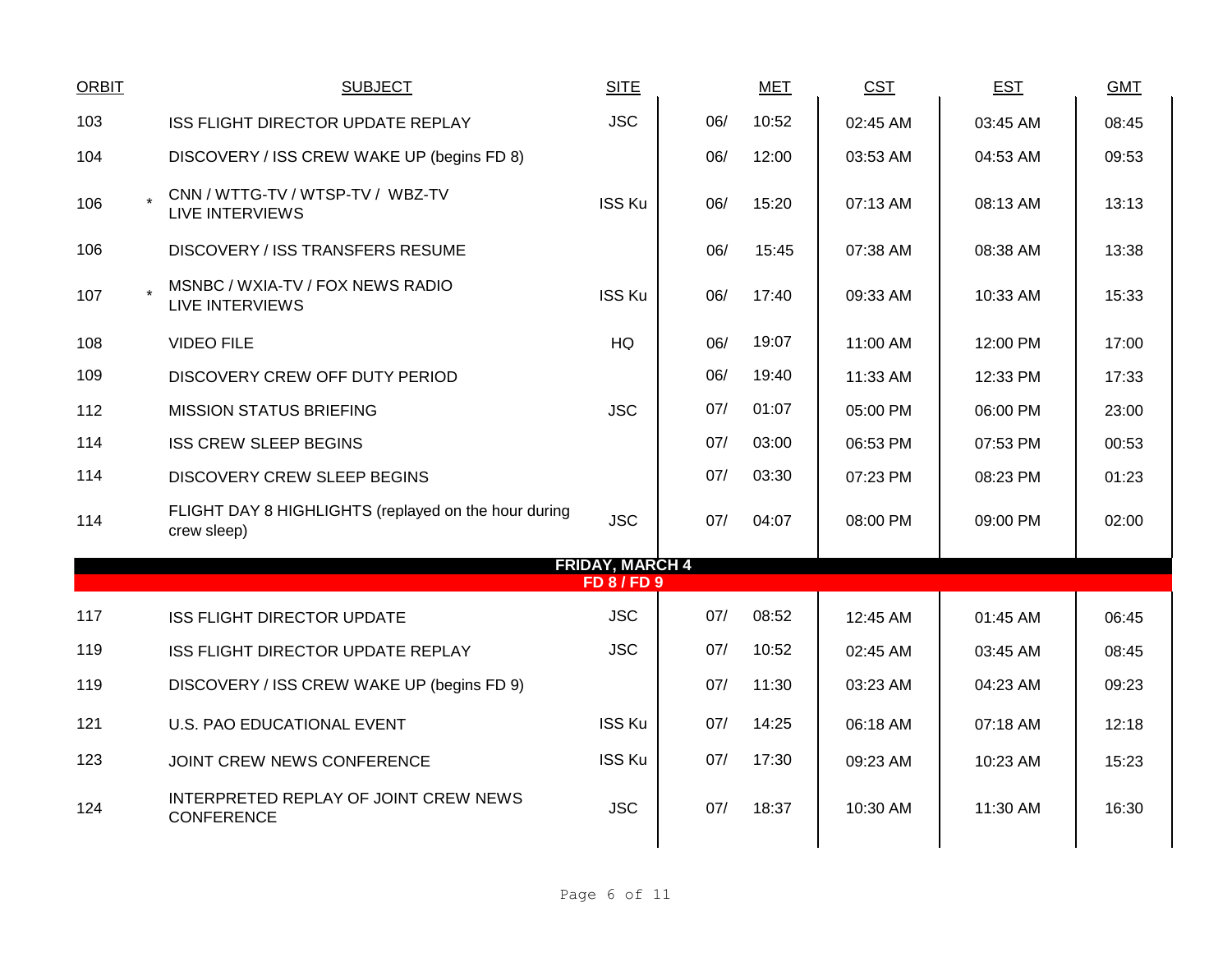| <b>ORBIT</b><br>124 | <b>SUBJECT</b><br>DISCOVERY CREW OFF DUTY PERIOD                     | <b>SITE</b>              | 07/ | <b>MET</b><br>19:35 | <b>CST</b><br>11:28 AM | <b>EST</b><br>12:28 PM | <b>GMT</b><br>17:28 |
|---------------------|----------------------------------------------------------------------|--------------------------|-----|---------------------|------------------------|------------------------|---------------------|
| 125                 | <b>VIDEO FILE</b>                                                    | HQ                       | 07/ | 19:37               | 11:30 AM               | 12:30 PM               | 17:30               |
| 125                 | <b>MISSION STATUS BRIEFING</b>                                       | <b>JSC</b>               | 07/ | 20:37               | 12:30 PM               | 01:30 PM               | 18:30               |
| 126                 | RENDEZVOUS TOOL CHECKOUT                                             |                          | 07/ | 21:35               | 01:28 PM               | 02:28 PM               | 19:28               |
| 127                 | FAREWELL AND HATCH CLOSURE                                           |                          | 07/ | 23:05               | 02:58 PM               | 03:58 PM               | 20:58               |
| 127                 | CENTERLINE CAMERA INSTALLATION                                       |                          | 08/ | 00:05               | 03:58 PM               | 04:58 PM               | 21:58               |
| 129                 | <b>ISS CREW SLEEP BEGINS</b>                                         |                          | 08/ | 02:30               | 06:23 PM               | 07:23 PM               | 00:23               |
| 129                 | DISCOVERY CREW SLEEP BEGINS                                          |                          | 08/ | 03:00               | 06:53 PM               | 07:53 PM               | 00:53               |
| 129                 | FLIGHT DAY 9 HIGHLIGHTS (replayed on the hour during<br>crew sleep)  | <b>JSC</b>               | 08/ | 03:07               | 07:00 PM               | 08:00 PM               | 01:00               |
|                     |                                                                      | <b>SATURDAY, MARCH 5</b> |     |                     |                        |                        |                     |
|                     |                                                                      | <b>FD10</b>              |     |                     |                        |                        |                     |
| 135                 | DISCOVERY / ISS CREW WAKE UP (begins FD 10)                          |                          | 08/ | 11:00               | 02:53 AM               | 03:53 AM               | 08:53               |
| 137                 | $\ast$<br><b>DISCOVERY UNDOCKS FROM ISS</b>                          |                          | 08/ | 14:48               | 06:41 AM               | 07:41 AM               | 12:41               |
| 137                 | DISCOVERY FLYAROUND OF ISS BEGINS                                    |                          | 08/ | 15:18               | 07:11 AM               | 08:11 AM               | 13:11               |
| 138                 | DISCOVERY FINAL SEPARATION FROM ISS                                  |                          | 08/ | 16:31               | 08:24 AM               | 09:24 AM               | 14:24               |
| 139                 | SHUTTLE VTR PLAYBACK OF UNDOCKING                                    |                          | 08/ | 18:05               | 09:58 AM               | 10:58 AM               | 15:58               |
| 140                 | RMS/OBSS LATE INSPECTION OF DISCOVERY'S TPS                          |                          | 08/ | 19:00               | 10:53 AM               | 11:53 AM               | 16:53               |
| 142                 | <b>MISSION STATUS BRIEFING</b>                                       | <b>JSC</b>               | 08/ | 20:37               | 12:30 PM               | 01:30 PM               | 18:30               |
| 142                 | <b>MMT BRIEFING</b>                                                  | <b>JSC</b>               | 08/ | 23:07               | 03:00 PM               | 04:00 PM               | 21:00               |
| 143                 | <b>OBSS BERTH</b>                                                    |                          | 08/ | 23:20               | 03:13 PM               | 04:13 PM               | 21:13               |
| 145                 | DISCOVERY CREW SLEEP BEGINS                                          |                          | 09/ | 03:00               | 06:53 PM               | 07:53 PM               | 00:53               |
| 145                 | FLIGHT DAY 10 HIGHLIGHTS (replayed on the hour during<br>crew sleep) | <b>JSC</b>               | 09/ | 03:07               | 07:00 PM               | 08:00 PM               | 01:00               |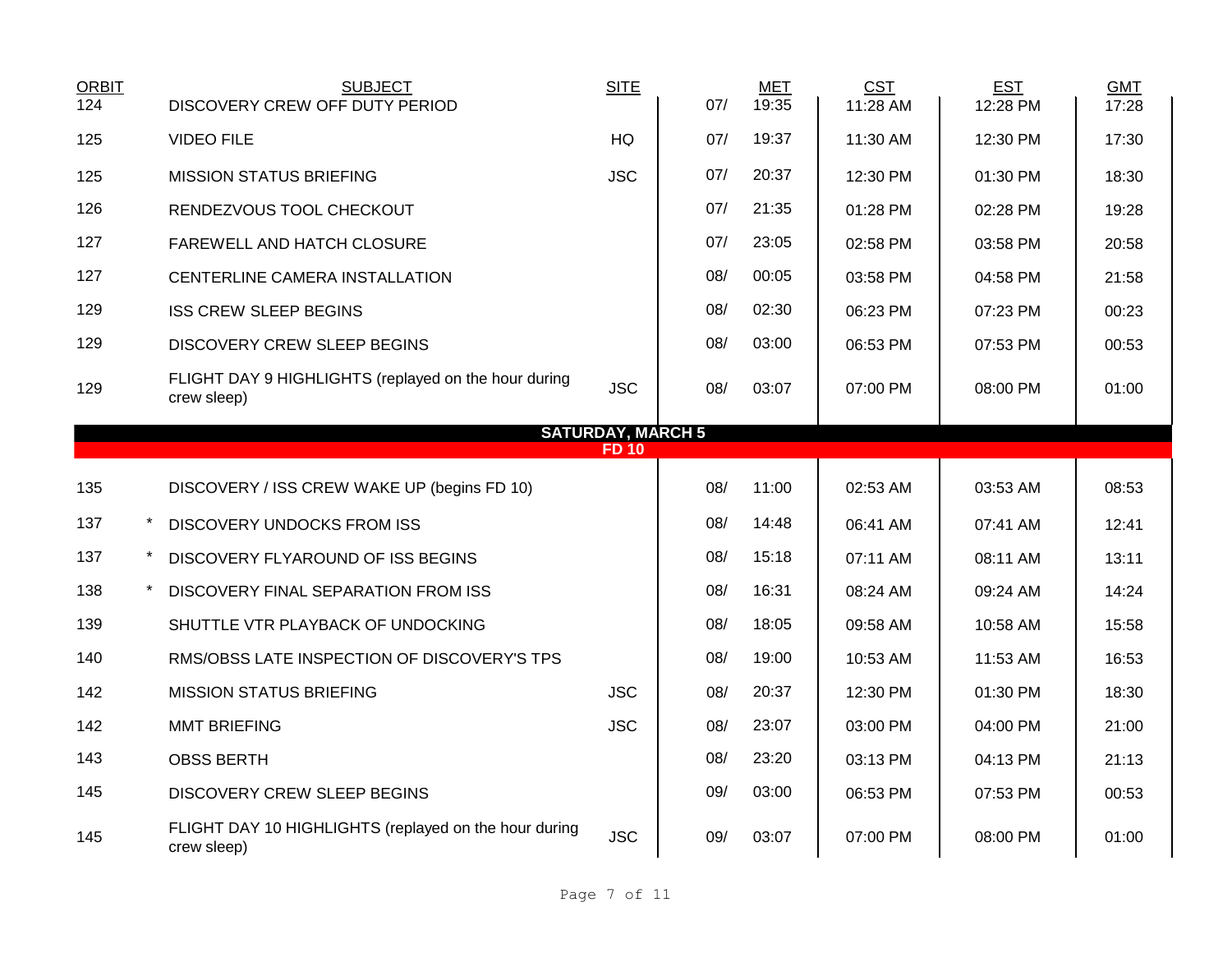| <b>ORBIT</b> | <b>SUBJECT</b>                                                       | <b>SITE</b>                            |     | <b>MET</b> | <b>CST</b>   | <b>EST</b> | <b>GMT</b> |
|--------------|----------------------------------------------------------------------|----------------------------------------|-----|------------|--------------|------------|------------|
|              |                                                                      | <b>SUNDAY, MARCH 6</b><br><b>FD 11</b> |     |            |              |            |            |
| 150          | DISCOVERY CREW WAKE UP (begins FD 11)                                |                                        | 09/ | 11:00      | 02:53 AM     | 03:53 AM   | 08:53      |
| 152          | <b>FCS CHECKOUT</b>                                                  |                                        | 09/ | 14:00      | 05:53 AM     | 06:53 AM   | 11:53      |
| 152          | <b>CABIN STOWAGE BEGINS</b>                                          |                                        | 09/ | 14:05      | 05:58 AM     | 06:58 AM   | 11:58      |
| 153          | <b>RCS HOT-FIRE TEST</b>                                             |                                        | 09/ | 15:10      | 07:03 AM     | 08:03 AM   | 13:03      |
| 156          | ABC NEWS / CBS NEWS / ASSOCIATED PRESS<br><b>LIVE INTERVIEWS</b>     | <b>TDRE</b>                            | 09/ | 19:00      | 10:53 AM     | 11:53 AM   | 16:53      |
| 156          | DISCOVERY CREW TRIBUTE EVENT                                         | <b>TDRE</b>                            | 09/ | 19:45      | 11:38 AM     | 12:38 PM   | 17:38      |
| 157          | <b>MISSION STATUS BRIEFING</b>                                       | <b>JSC</b>                             | 09/ | 21:07      | 01:00 PM     | 02:00 PM   | 19:00      |
| 159          | KU-BAND ANTENNA STOWAGE                                              |                                        | 10/ | 00:10      | 04:03 PM     | 05:03 PM   | 22:03      |
| 161          | <b>DISCOVERY CREW SLEEP BEGINS</b>                                   |                                        | 10/ | 03:00      | 06:53 PM     | 07:53 PM   | 00:53      |
| 161          | FLIGHT DAY 11 HIGHLIGHTS (replayed on the hour during<br>crew sleep) | <b>JSC</b>                             | 10/ | 03:07      | 07:00 PM     | 08:00 PM   | 01:00      |
|              |                                                                      | <b>MONDAY, MARCH 7</b><br><b>FD12</b>  |     |            |              |            |            |
| 166          | DISCOVERY CREW WAKE UP (begins FD 12)                                |                                        | 10/ | 11:00      | 02:53 AM     | 03:53 AM   | 08:53      |
| 168          | DISCOVERY DEORBIT PREPARATIONS BEGIN                                 |                                        | 10/ | 14:40      | 06:33 AM     | 07:33 AM   | 12:33      |
| 169          | PAYLOAD BAY DOOR CLOSING                                             |                                        | 10/ | 16:03      | 07:56 AM     | 08:56 AM   | 13:56      |
| 171          | <b>DISCOVERY DEORBIT BURN</b>                                        |                                        | 10/ | 18:43      | 10:36 AM     | 11:36 AM   | 16:36      |
| 172          | MILA C-BAND RADAR ACQUISITION OF DISCOVERY                           |                                        | 10/ | 19:33      | 11:26 AM     | 12:26 PM   | 17:26      |
| 172          | <b>KSC LANDING</b>                                                   | <b>KSC</b>                             | 10/ | 19:46      | 11:39 AM     | 12:39 PM   | 17:39      |
|              | POST-LANDING NEWS CONFERENCE                                         | <b>KSC</b>                             |     |            | NET L+2 HRS. |            |            |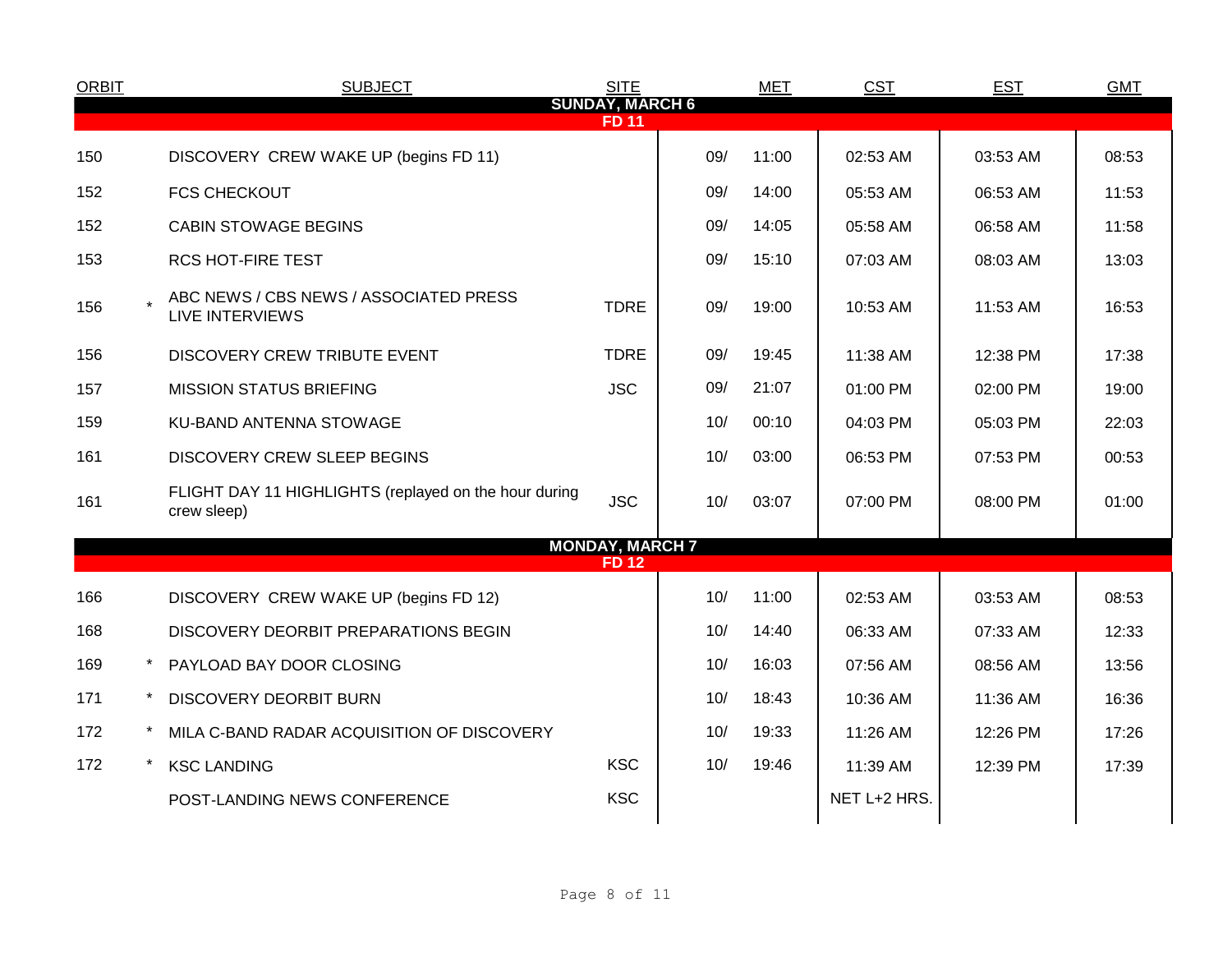| <b>ORBIT</b> | <b>SUBJECT</b><br>ENTRY FLIGHT CONTROL TEAM VIDEO REPLAY                                    | SITE<br><b>JSC</b> | <b>MET</b> | CST<br>$\sim$ L+3 HRS. | <b>EST</b> | <b>GMT</b> |
|--------------|---------------------------------------------------------------------------------------------|--------------------|------------|------------------------|------------|------------|
|              | (replayed after Post-Landing News Conference)                                               |                    |            |                        |            |            |
|              | STS-133 MISSION HIGHLIGHTS VIDEO REPLAY<br>(replayed after Entry Flight Control Team Video) | <b>JSC</b>         |            | $~\sim$ L+3.5 HRS.     |            |            |
|              | STS-133 CREW NEWS CONFERENCE (may be postponed<br>or cancelled)                             | <b>KSC</b>         |            | NET L+4.5 HRS.         |            |            |
|              |                                                                                             |                    |            |                        |            |            |
|              |                                                                                             |                    |            |                        |            |            |
|              |                                                                                             |                    |            |                        |            |            |
|              |                                                                                             |                    |            |                        |            |            |
|              |                                                                                             |                    |            |                        |            |            |
|              |                                                                                             |                    |            |                        |            |            |
|              |                                                                                             |                    |            |                        |            |            |
|              |                                                                                             |                    |            |                        |            |            |
|              |                                                                                             |                    |            |                        |            |            |
|              |                                                                                             |                    |            |                        |            |            |
|              |                                                                                             |                    |            |                        |            |            |
|              |                                                                                             |                    |            |                        |            |            |
|              |                                                                                             |                    |            |                        |            |            |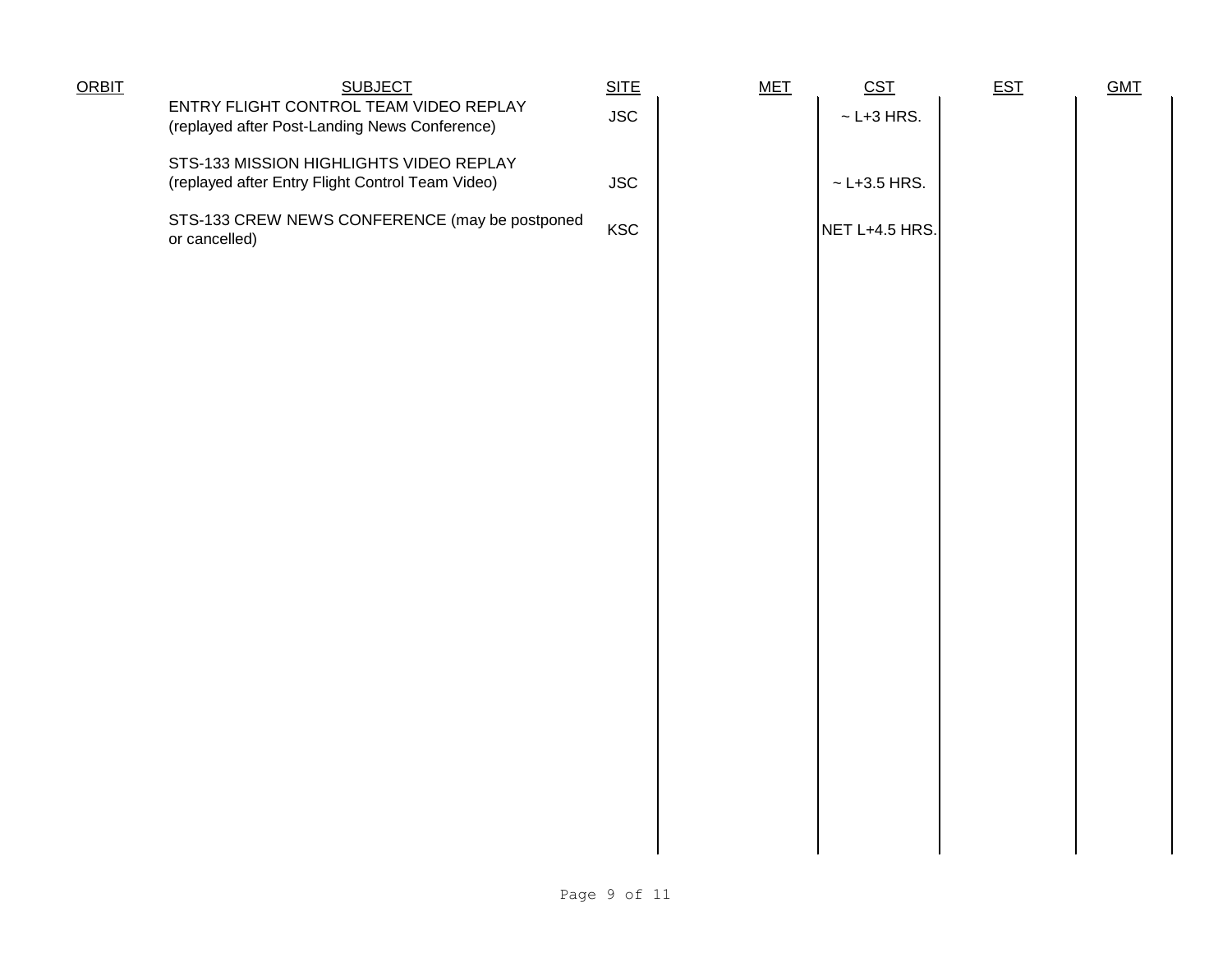| <b>ORBIT</b>    | <b>SUBJECT</b>                                                                                              | <b>SITE</b>                | <b>MET</b> | <b>CST</b> | <b>EST</b> | <b>GMT</b> |
|-----------------|-------------------------------------------------------------------------------------------------------------|----------------------------|------------|------------|------------|------------|
|                 |                                                                                                             | <b>DEFINITION OF TERMS</b> |            |            |            |            |
| AMC:            | Americom Satellite                                                                                          |                            |            |            |            |            |
| CDT:            | <b>Central Daylight Time</b>                                                                                |                            |            |            |            |            |
| CETA:           | Crew and Equipment Translation Aid                                                                          |                            |            |            |            |            |
| CLPA:           | Camera Light Pan Tilt Assembly                                                                              |                            |            |            |            |            |
| Destiny:        | U.S. Laboratory on ISS                                                                                      |                            |            |            |            |            |
| <b>ELC-4:</b>   | <b>Express Logistics Carrier #4</b>                                                                         |                            |            |            |            |            |
| EMU:            | <b>Extravehicular Mobility Unit</b>                                                                         |                            |            |            |            |            |
| <b>EOTP</b>     | <b>Enhanced ORU Temporary Platform</b>                                                                      |                            |            |            |            |            |
| EDT:            | <b>Eastern Daylight Time</b>                                                                                |                            |            |            |            |            |
| EVA:            | <b>Extravehicular Activity</b>                                                                              |                            |            |            |            |            |
| FCS:            | <b>Flight Control System</b>                                                                                |                            |            |            |            |            |
| FD:             | <b>Flight Day</b>                                                                                           |                            |            |            |            |            |
| GMT:            | <b>Greenwich Mean Time</b>                                                                                  |                            |            |            |            |            |
| Harmony:        | Node 2                                                                                                      |                            |            |            |            |            |
| HD:             | <b>High Definition Television</b>                                                                           |                            |            |            |            |            |
| HQ:             | <b>NASA Headquarters</b>                                                                                    |                            |            |            |            |            |
| ISS:            | <b>International Space Station</b>                                                                          |                            |            |            |            |            |
| JAXA:           | Japan Aerospace Exploration Agency                                                                          |                            |            |            |            |            |
| JSC:            | Johnson Space Center                                                                                        |                            |            |            |            |            |
| KSC:            | Kennedy Space Center                                                                                        |                            |            |            |            |            |
| L:              | Launch or Landing time                                                                                      |                            |            |            |            |            |
| LIMO:           | Live Interview Media Outlet channel                                                                         |                            |            |            |            |            |
| LWAPA:          | Lightweight Adaptor Plate Assembly                                                                          |                            |            |            |            |            |
| MECO:           | Main Engine Cut-Off                                                                                         |                            |            |            |            |            |
| MET:            | Mission Elapsed Time, which begins at the moment of launch and is read: DAYS/HOURS:MINUTES. LAUNCH=00/00:00 |                            |            |            |            |            |
| <b>MILA</b>     | Merritt Island, Florida Tracking Station                                                                    |                            |            |            |            |            |
| MMT:            | <b>Mission Management Team</b>                                                                              |                            |            |            |            |            |
| MS:             | <b>Mission Specialist</b>                                                                                   |                            |            |            |            |            |
| NET:            | No Earlier Than                                                                                             |                            |            |            |            |            |
| OBSS:           | Orbiter Boom Sensor System                                                                                  |                            |            |            |            |            |
| ODS:            | <b>Orbiter Docking System</b>                                                                               |                            |            |            |            |            |
| OMS:            | <b>Orbital Maneuvering System</b>                                                                           |                            |            |            |            |            |
| PAO:            | <b>Public Affairs office</b>                                                                                |                            |            |            |            |            |
| PMM:            | Permanent Multipurpose Module                                                                               |                            |            |            |            |            |
| RCS:            | <b>Reaction Control System</b>                                                                              |                            |            |            |            |            |
| <b>R&amp;R:</b> | Return and Replace                                                                                          |                            |            |            |            |            |
| RPM:            | Rendezvous Pitch Maneuver                                                                                   |                            |            |            |            |            |
| RSS:            | <b>Rotate Servicing Structure</b>                                                                           |                            |            |            |            |            |
| $S1$ :          | Starboard One truss segment on ISS                                                                          |                            |            |            |            |            |
| SPDM:           | Special Purpose Dexterous Manipulator                                                                       |                            |            |            |            |            |
| SRMS:           | Shuttle Remote Manipulator System on Discovery                                                              |                            |            |            |            |            |
| <b>SSRMS:</b>   | Space Station Remote Manipulator System (Canadarm2 ISS Robotic Arm)                                         |                            |            |            |            |            |